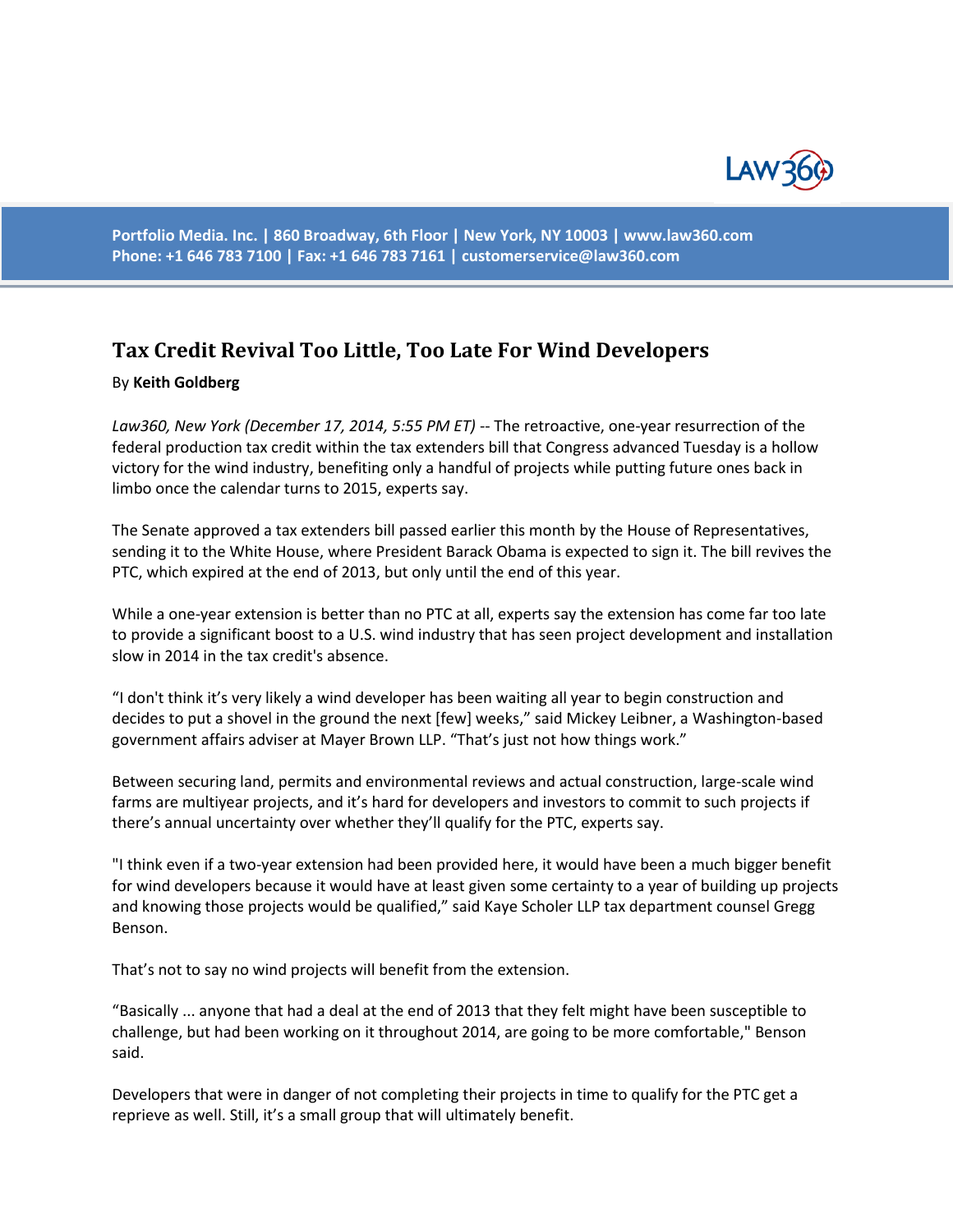As for developers that haven't yet broken ground on their projects, the window to do so is pretty small.

"It's going to be tight, but it doesn't take a lot to qualify," said Greg Jenner, a former head of the U.S. Department of the Treasury's tax policy office who co-chairs Stoel Rives LLP's energy team. "If they have the ability to [execute] a binding, written contract and then give the construction company a limited notice to proceed, as long as they do the right things, like excavate turbine sites, they can do it."

In April 2013, after the previous one-year extension of the PTC, the Internal Revenue Service **said projects would be eligible** for the credit in 2014 if developers had started significant physical construction work or spent more than 5 percent of the project's total cost in 2013. Then the IRS **modified the guidance** in September 2013, saying developers wouldn't have to show continuous efforts toward construction work after 2013 to stay eligible for the credit, as long as the projects were in service by Jan. 1, 2016.

In August, the agency **updated the guidance** by laying out what passes the "physical work" test the agency uses to determine what kind of construction needs to have been completed before 2014 to qualify for the credit, listing some qualifying examples: on-site excavation, roadwork or physical work on a custom-designed transformer that increases a facility's electric voltage. The work's price tag wouldn't be a factor, it said.

The guidance also expanded safe harbor provisions to say that a taxpayer can qualify for the credit if it incurred project costs of at least 3 percent of the total facility cost before Jan. 1, 2014, within certain limitations — down from a previous 5 percent.

But now that the PTC has been extended through 2014, wind developers are hoping the IRS will push back its deadlines another year as well.

"I think it would be helpful if the IRS issued guidance that continuous construction won't be challenged as long as the construction is completed by the end of 2016," Benson said. "That's additional guidance which would be helpful for developers who have done work."

Jenner suspects that if the IRS does move back its completed construction deadlines, that may apply only to new projects that began construction in 2014.

"That could catch a lot of people by surprise," Jenner said. "Suppose you're a new project that began construction in 2013. Do you go out and do something in 2014, and do you get the 2016 date? Can you do [qualifying] construction twice?"

Wind industry representatives say they will push Congress for a permanent PTC solution in 2015, but experts say that's unlikely unless it's part of a broad tax reform package. The current version of Congress floated comprehensive tax reform earlier this year, but the notion went nowhere. Still, with Republicans taking control of both houses of Congress next month, Leibner says that could open the door for a grand tax bargain with the White House.

"I'd hope there are enough lawmakers who want to get something done, and I think President Obama may be willing to try and work with these guys to come up with a package," Leibner said. "It's a pretty good legacy issue if you can get it done."